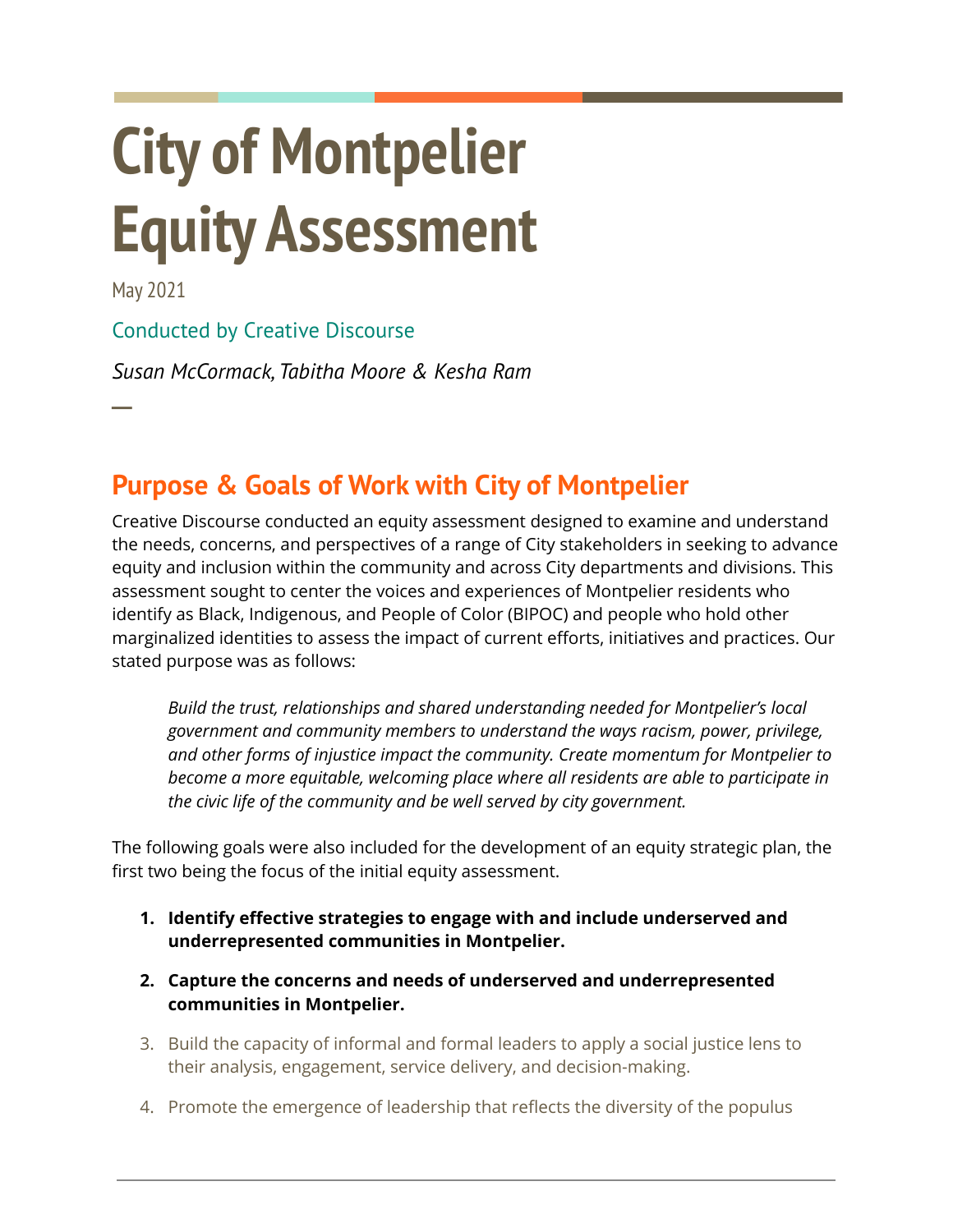5. Contribute to the ongoing development of a vibrant, inclusive, welcoming community that attracts people to the region.

## **Methodology & Demographics of Equity Assessment**

Our team conducted focus groups, affinity spaces, and individual interviews with City staff, department heads, BIPOC residents, LGBTQ+ residents, people who serve those who identify as financially insecure or precariously housed, and other community leaders. We spoke with over 80 people in total. We also administered a survey completed by nearly 350 people. Here are some of the demographic breakdowns of survey respondents:

- 88 percent live in Montpelier, with others identifying as working or spending considerable time in Montpelier.
- 11 percent identified as multiracial, Black, Asian-American, Indigenous, or Latinx.
- 19 percent identified as part of the LGBTQ+ community.
- 52 percent identified as having an advanced degree such as a Masters or ID, which is about double the number of advanced degree holders in the population of Montpelier, which itself is about double the presence of advanced degree holders in the general Vermont population.

This assessment is available to inform opportunities for immediate action. In addition, the assessment provides a springboard for ongoing conversations and relationship-building and will serve as a starting place for development of an equity plan with specific action steps for the City of Montpelier.

## **Summary**

Overall, community members experience Montpelier differently, particularly related to their ethnic and racial background. A majority of white people who responded to the survey report feeling a deep sense of belonging in the community (68%) while far fewer respondents who identify as BIPOC report feeling a sense of belonging (39%). A majority of people who responded to the survey reported experiencing or observing racism in the City. This was true for white respondents, as well as respondents who identified as BIPOC. In the BIPOC affinity space, it was also clear that there is general fatigue with equity initiatives and "being consulted," as this kind of processing has taken a significant emotional toll and not led to meaningful change for BIPOC residents in the past.

Gaps in a sense of belonging also exist for LGBTQ+ members of the community (45% report a sense of belonging vs. 69% of people who identify as heterosexual). Community members who hold less education also feel less of a sense of belonging than those who completed more formal education - 46% of those without a college degree report a sense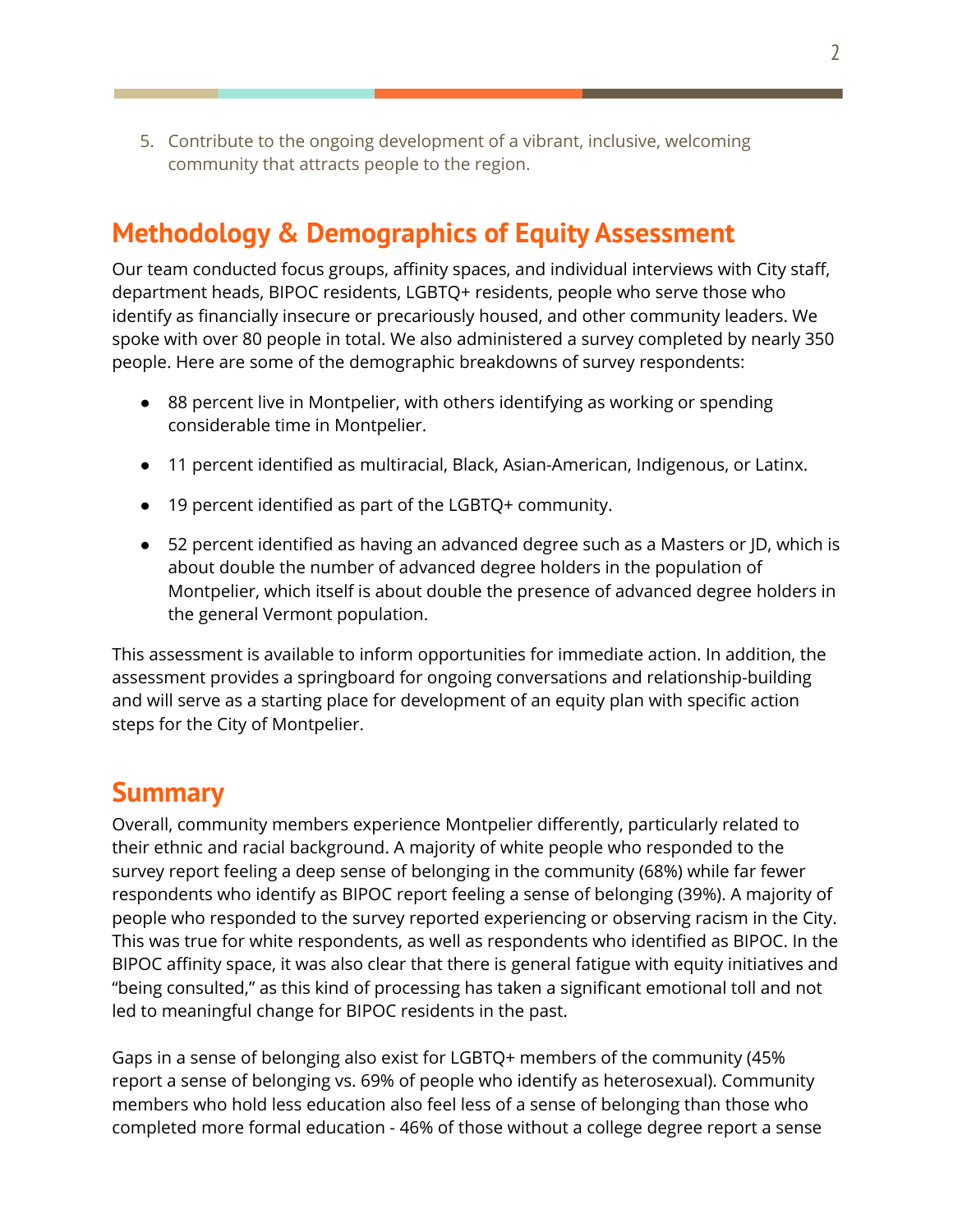of belonging in comparison to 64% of those with a college degree or higher. This seems to also underscore a theme from the focus groups around an "in group" versus an "out group" where residents leading in committees and initiatives often have more available time and personal financial capacity to volunteer.

People reported a range of experiences participating in the public life of the community. Survey respondents reported feeling most engaged and valued voting, visiting the clerk's office, and frequenting local businesses. Respondents reported feeling the least valued when attending public meetings and serving on municipal committees. The City Council was noted by some as intimidating and unapproachable. The strong mutual aid network was often cited as a strength of the Montpelier community and made residents less likely to turn to the City and instead request informal collaboration to meet people's basic needs. A scarcity of affordable housing and the cost of living were consistently identified as barriers to living in Montpelier, particularly for City employees. Some cited the lack of diversity in the community and schools as a concern for raising children in Montpelier.

When survey respondents were asked what would make them more likely to attend a public meeting, the most popular answers were if they...

- Felt confident their participation would make an impact (63.7%).
- Could attend virtually (56.9%).
- Heard from people with a diverse range of lived experiences (55.9%).
- Felt space would be safe for people with marginalized identities and communities (40.2%).

In the focus groups with City employees, there was an eagerness to build an equity lens into their work, but most articulated feeling unprepared, siloed, and unclear where to begin to understand and address equity-related concerns. They relayed an urgency around creating more inviting, accessible facilities and spaces in City government. There was also a general awareness of LEP (limited English proficiency) populations, but no standard practice or protocol for accessing language services and communicating about municipal services and responsibilities through written translation and oral interpretation.

In the course of our work, we had separate focus groups and individual sessions with emergency services employees and law enforcement officers (LEOs). Non-LEO emergency services employees reported having difficulty in de-escalating situations without emphasizing that they were not LEOs and police would not be responding to the call. Dispatch staff expressed a desire to help callers with other resources beyond a police response, but how much time they could spend with someone in crisis was dependent on the frequency of incoming calls at a given time or day.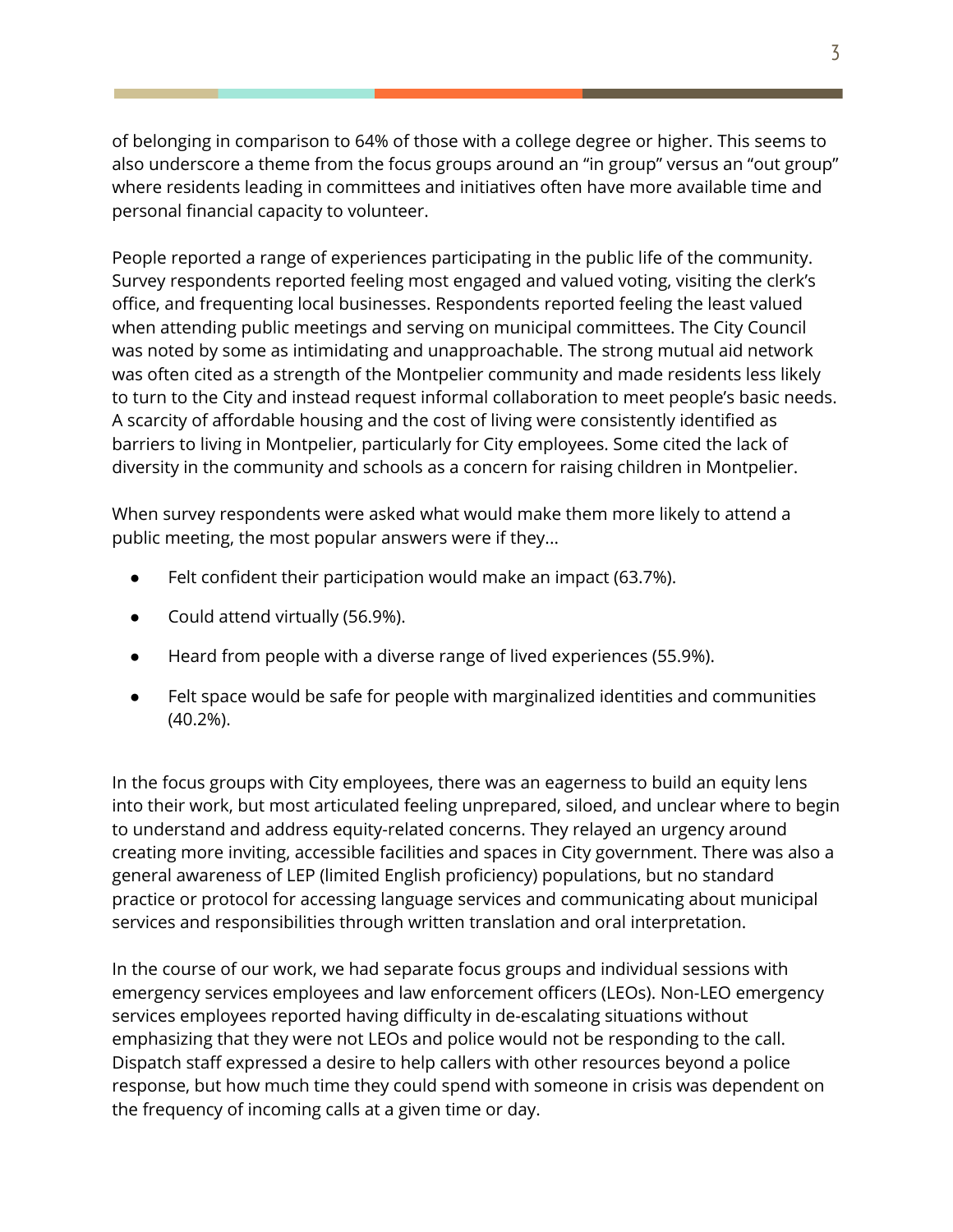Regarding law enforcement, residents expressed lingering trauma from past use of force incidents, particularly resulting in death. They discussed the need for repairing community harm from these incidents, with a possible role for community and restorative justice. Black and LGBTQ+ residents reported avoiding certain places or experiences for fear of police interactions. They also felt that neighbors were more likely to weaponize the police against Black residents. Concerns were raised about observations of uneven police presence depending on the type of event (e.g. less police presence at maskless rallies versus Black Lives Matter protests).

## **Community Ideas for Change**

Below is a compilation of ideas for change from focus group and survey respondents. This is followed by our own observations and recommendations as a consultant team.

In our focus groups and survey, we asked Montpelier residents, City employees, and frequent visitors about their ideas for change in municipal services and interactions, policing, and overall cultural responsiveness. We have themed this feedback and broken it out into **operational, relational, and structural change**.

Operational change relates to technical challenges, while relational change relates to adaptive challenges. In the Adaptive Leadership model developed by Ron Heifetz, technical challenges are those that can be solved by the knowledge of experts, whereas adaptive challenges require new learning. When the problem definition, solution, and implementation is clear, Heifetz calls this technical change. For the adaptive, change must come from the collective intelligence of all levels of city staff and community members. Working together, participants learn their way toward solutions. Our team added structural change to identify challenges that are both technical and adaptive in nature, and require long-term budgetary and stakeholder commitment.

#### *Operational*

- Publicize and create accommodations for people with disabilities at meetings, and make the format more accessible.
- Improve the website and offer content that is easy to translate online or is in multiple languages.
- Conduct implicit bias and anti-racism training for staff, including police.
- Keep Zoom or remote participation component of meetings even after in-person meetings resume. Add closed captioning and multiple languages.

#### *Relational*

- Communicate more about available supports and services, and target the outreach so it gets to underserved populations.
- Receive acknowledgement of communication when reaching out to city councilors.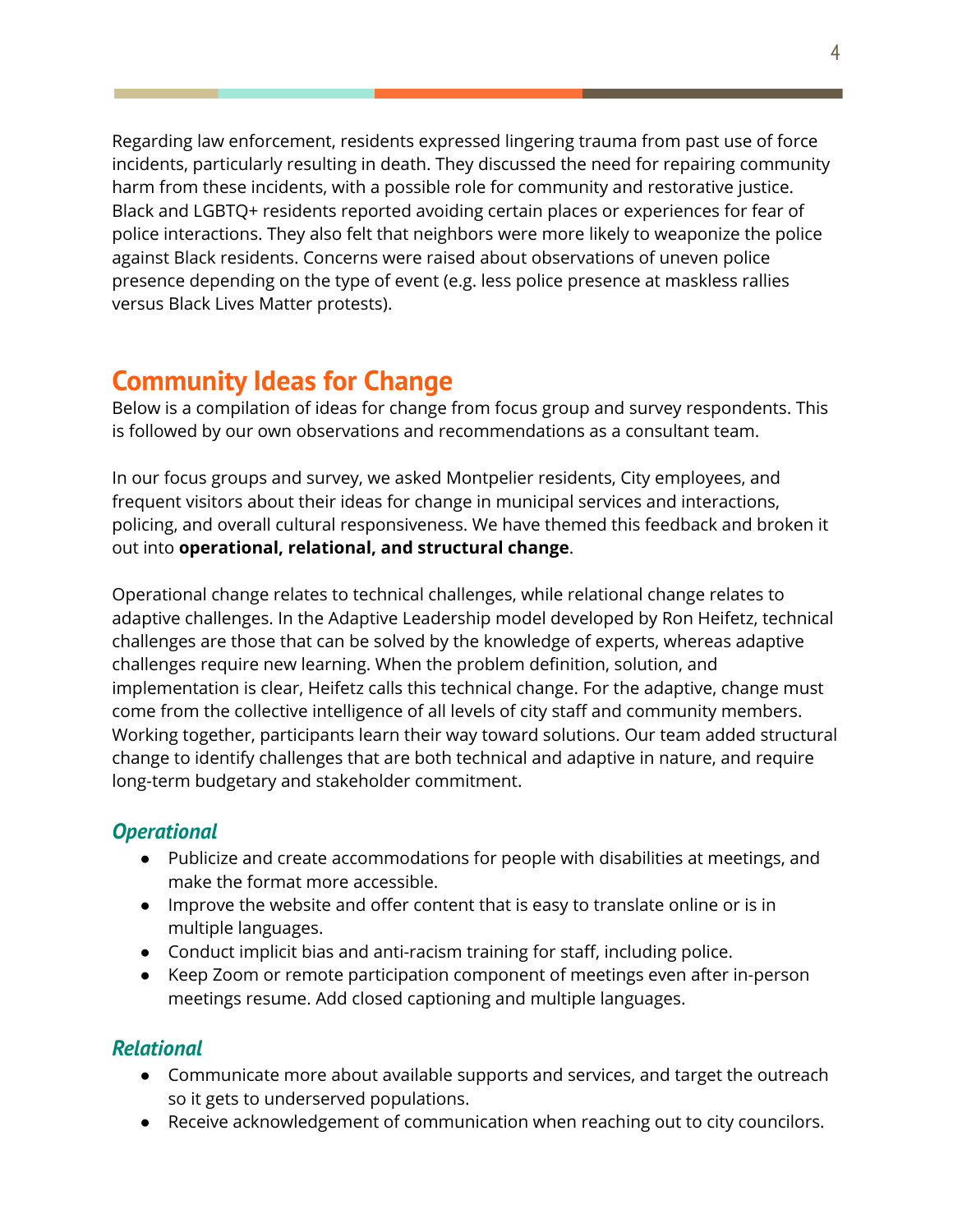- Find more ways to ask people what they need outreach, surveys, community polls, etc.
- Have police get out of vehicles and be more approachable on foot.
- Decrease interactions with people from marginalized communities who may have a fear response triggered by police presence.

#### *Structural*

- Address housing issues and discrimination toward people experiencing homelessness.
- Revise ethics policy and review all policies through an equity lens.
- Rethink policing in Montpelier. Suggestions include decreasing armed police presence, disarming, defunding, or abolishing police.
- Create a mental health crisis response team and offer alternative support via dispatch.
- **●** Develop and articulate an ongoing equity plan and vision for Montpelier.

## **Consultant Recommendations**

We offer several additional recommendations here based on the findings and the community's ideas for change listed above.

- Offer stipends to residents for service on boards and commissions to support child care, income replacement, access to transportation, and other barriers to volunteer participation in involved City processes.
- Assign initial outreach to LEP (Limited English Proficiency) households to a City staff person to assess unmet needs, and then develop a Language Access Plan for the most commonly spoken languages.
- Implement plans to make public spaces and services more accessible via website, staff and council interactions, infrastructure, and building design.
- Create a restorative process that can be implemented after a use of force incident that causes community harm.
- Clarify the roles and expectations of LEOs (Law Enforcement Officers) in city engagement processes.
- Acknowledge that the feedback about LEO presence is often contradictory and opposing. Some community members want a greater police presence and some want to see less police presence. Underlying both appears to be a desire to build trusting, personal relationships with the Montpelier Police Department. All efforts to build trust should center the voices and needs of those most impacted by police violence locally and nationally.